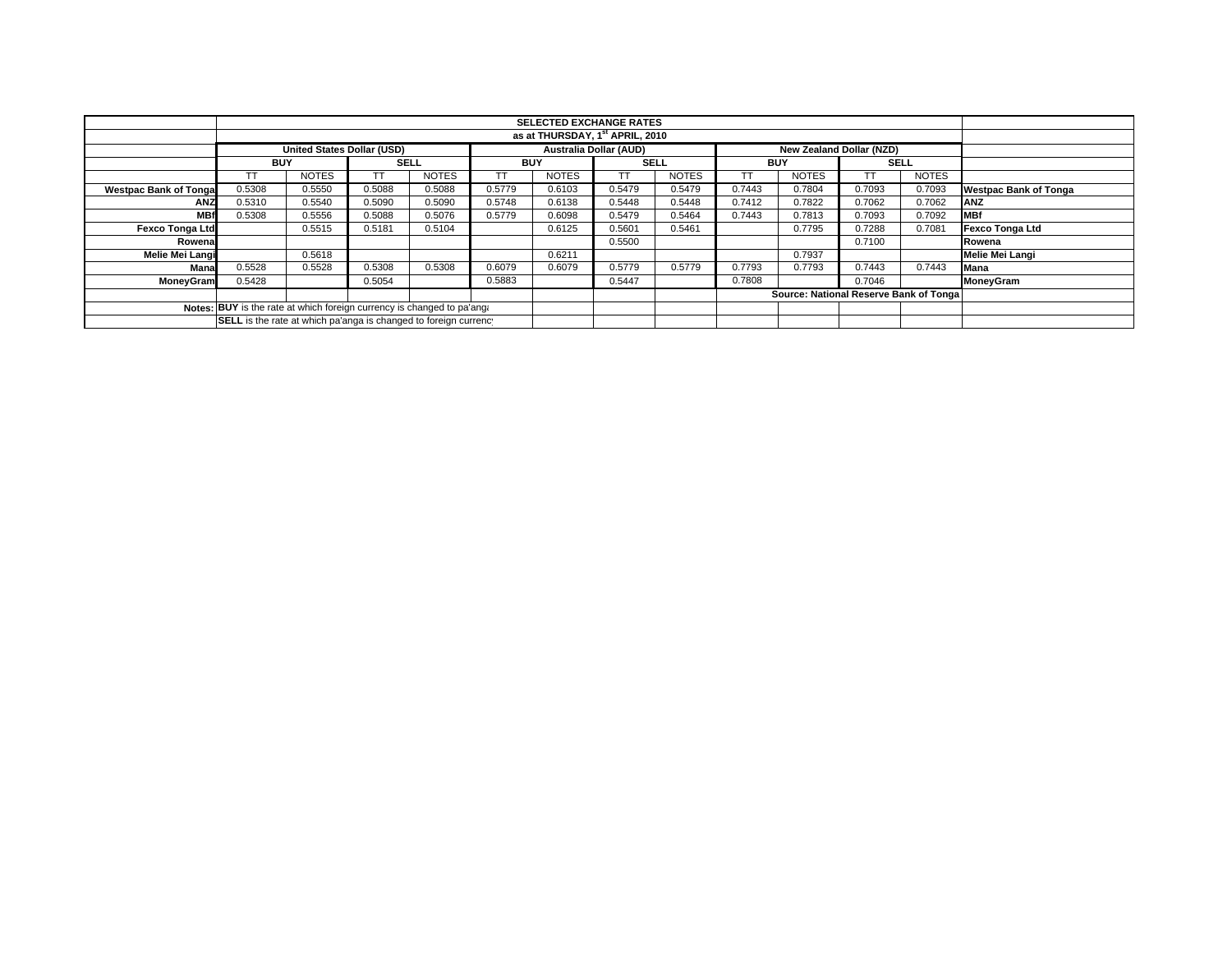|                                                                        | <b>SELECTED EXCHANGE RATES</b>                                          |                            |             |              |            |                               |             |              |                                        |                          |             |              |                              |
|------------------------------------------------------------------------|-------------------------------------------------------------------------|----------------------------|-------------|--------------|------------|-------------------------------|-------------|--------------|----------------------------------------|--------------------------|-------------|--------------|------------------------------|
|                                                                        | as at FRIDAY, 9 <sup>th</sup> APRIL, 2010                               |                            |             |              |            |                               |             |              |                                        |                          |             |              |                              |
|                                                                        |                                                                         | United States Dollar (USD) |             |              |            | <b>Australia Dollar (AUD)</b> |             |              |                                        | New Zealand Dollar (NZD) |             |              |                              |
|                                                                        | <b>BUY</b>                                                              |                            | <b>SELL</b> |              | <b>BUY</b> |                               | <b>SELL</b> |              | <b>BUY</b>                             |                          | <b>SELL</b> |              |                              |
|                                                                        | TT                                                                      | <b>NOTES</b>               |             | <b>NOTES</b> | <b>TT</b>  | <b>NOTES</b>                  | TΤ          | <b>NOTES</b> |                                        | <b>NOTES</b>             |             | <b>NOTES</b> |                              |
| <b>Westpac Bank of Tonga</b>                                           | 0.5269                                                                  | 0.5509                     | 0.5049      | 0.5049       | 0.5680     | 0.5992                        | 0.5380      | 0.5380       | 0.7430                                 | 0.7790                   | 0.7080      | 0.7080       | <b>Westpac Bank of Tonga</b> |
| <b>ANZ</b>                                                             | 0.5271                                                                  | 0.5501                     | 0.5051      | 0.5051       | 0.5643     | 0.6033                        | 0.5343      | 0.5343       | 0.7396                                 | 0.7806                   | 0.7046      | 0.7046       | ANZ                          |
| <b>MBf</b>                                                             | 0.5269                                                                  | 0.5495                     | 0.5049      | 0.5051       | 0.5680     | 0.5988                        | 0.5380      | 0.5376       | 0.7430                                 | 0.7813                   | 0.7080      | 0.7092       | <b>MBf</b>                   |
| <b>Fexco Tonga Ltd</b>                                                 |                                                                         | 0.5474                     | 0.5144      | 0.5066       |            | 0.6014                        | 0.5487      | 0.5362       |                                        | 0.7778                   | 0.7276      | 0.7065       | <b>Fexco Tonga Ltd</b>       |
| Rowena                                                                 |                                                                         |                            |             |              |            |                               | 0.5300      |              |                                        |                          | 0.7000      |              | Rowena                       |
| <b>Melie Mei Langi</b>                                                 |                                                                         | 0.5587                     |             |              |            | 0.6098                        |             |              |                                        | 0.7937                   |             |              | Melie Mei Langi              |
| Mana                                                                   | 0.5489                                                                  | 0.5489                     | 0.5269      | 0.5269       | 0.5980     | 0.5980                        | 0.5680      | 0.5680       | 0.7780                                 | 0.7780                   | 0.7430      | 0.7430       | Mana                         |
|                                                                        |                                                                         |                            |             |              |            |                               |             |              | Source: National Reserve Bank of Tonga |                          |             |              |                              |
| Notes: BUY is the rate at which foreign currency is changed to pa'anga |                                                                         |                            |             |              |            |                               |             |              |                                        |                          |             |              |                              |
|                                                                        | <b>SELL</b> is the rate at which pa'anga is changed to foreign currency |                            |             |              |            |                               |             |              |                                        |                          |             |              |                              |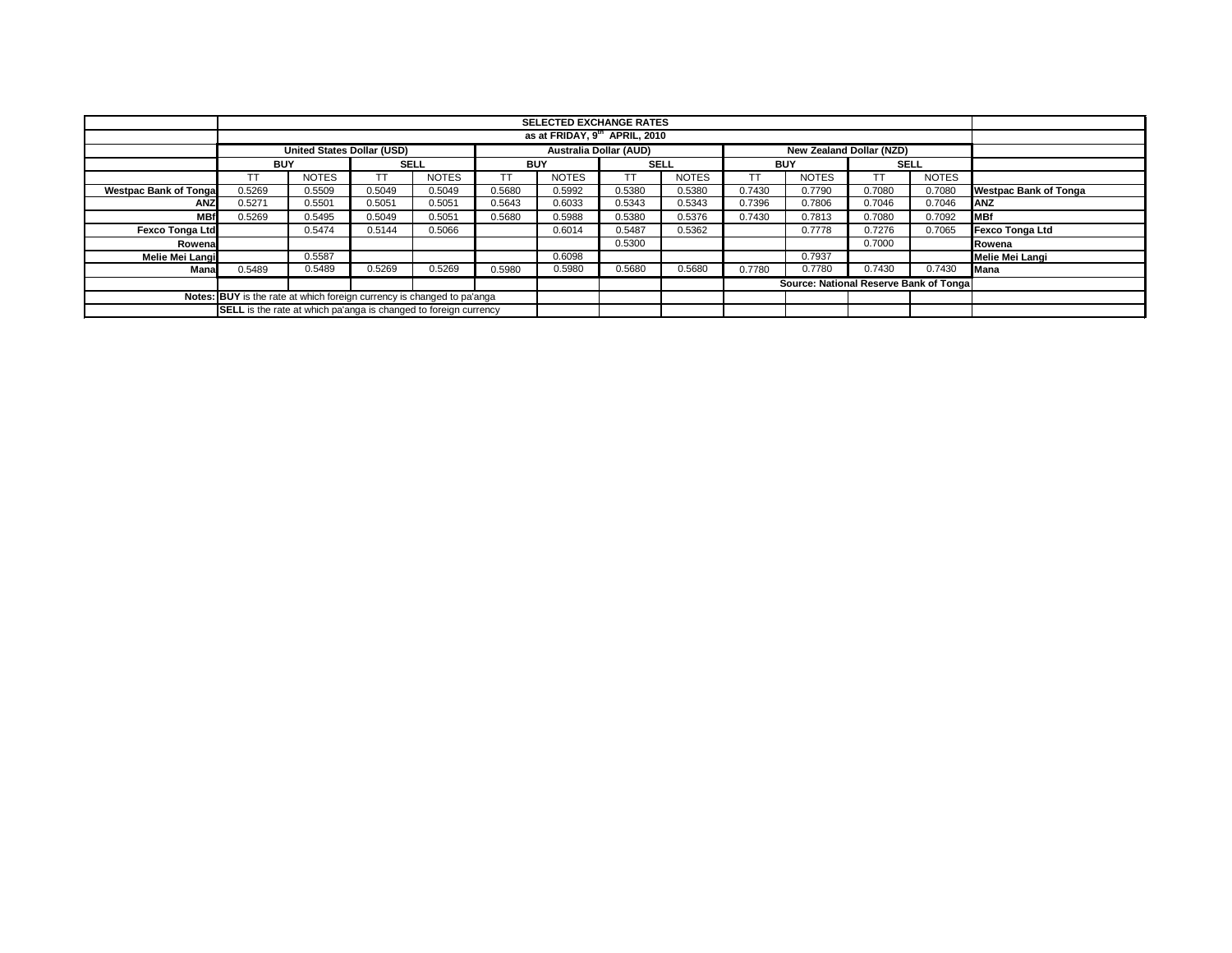|                                                                        | <b>SELECTED EXCHANGE RATES</b>                                          |                            |             |              |            |                        |             |              |            |                                        |             |              |                              |
|------------------------------------------------------------------------|-------------------------------------------------------------------------|----------------------------|-------------|--------------|------------|------------------------|-------------|--------------|------------|----------------------------------------|-------------|--------------|------------------------------|
|                                                                        | as at FRIDAY, 16 <sup>th</sup> APRIL, 2010                              |                            |             |              |            |                        |             |              |            |                                        |             |              |                              |
|                                                                        |                                                                         | United States Dollar (USD) |             |              |            | Australia Dollar (AUD) |             |              |            | New Zealand Dollar (NZD)               |             |              |                              |
|                                                                        | <b>BUY</b>                                                              |                            | <b>SELL</b> |              | <b>BUY</b> |                        | <b>SELL</b> |              | <b>BUY</b> |                                        | <b>SELL</b> |              |                              |
|                                                                        | ТΤ                                                                      | <b>NOTES</b>               |             | <b>NOTES</b> |            | <b>NOTES</b>           | TΤ          | <b>NOTES</b> |            | <b>NOTES</b>                           |             | <b>NOTES</b> |                              |
| <b>Westpac Bank of Tonga</b>                                           | 0.5254                                                                  | 0.5492                     | 0.5034      | 0.5034       | 0.5629     | 0.5935                 | 0.5329      | 0.5329       | 0.7356     | 0.7708                                 | 0.7006      | 0.7006       | <b>Westpac Bank of Tonga</b> |
| <b>ANZ</b>                                                             | 0.5255                                                                  | 0.5485                     | 0.5035      | 0.5035       | 0.5596     | 0.5986                 | 0.5296      | 0.5296       | 0.7327     | 0.7737                                 | 0.6977      | 0.6977       | <b>ANZ</b>                   |
| <b>MBf</b>                                                             | 0.5254                                                                  | 0.5495                     | 0.5034      | 0.5025       | 0.5629     | 0.5952                 | 0.5329      | 0.5319       | 0.7356     | 0.7692                                 | 0.7006      | 0.6993       | <b>MBf</b>                   |
| <b>Fexco Tonga Ltd</b>                                                 |                                                                         | 0.5457                     | 0.5116      | 0.5051       |            | 0.5965                 | 0.5422      | 0.5318       |            | 0.7705                                 | 0.7182      | 0.6999       | <b>Fexco Tonga Ltd</b>       |
| Rowenal                                                                |                                                                         |                            |             |              |            |                        | 0.5300      |              |            |                                        | 0.7000      |              | Rowena                       |
| Melie Mei Langi                                                        |                                                                         | 0.5556                     |             |              |            | 0.6024                 |             |              |            | 0.7874                                 |             |              | Melie Mei Langi              |
| <b>MoneyGram</b>                                                       | 0.5355                                                                  |                            | 0.4986      |              | 0.5699     |                        | 0.5277      |              | 0.7645     |                                        | 0.6903      |              | MoneyGram                    |
|                                                                        |                                                                         |                            |             |              |            |                        |             |              |            | Source: National Reserve Bank of Tonga |             |              |                              |
| Notes: BUY is the rate at which foreign currency is changed to pa'anga |                                                                         |                            |             |              |            |                        |             |              |            |                                        |             |              |                              |
|                                                                        | <b>SELL</b> is the rate at which pa'anga is changed to foreign currency |                            |             |              |            |                        |             |              |            |                                        |             |              |                              |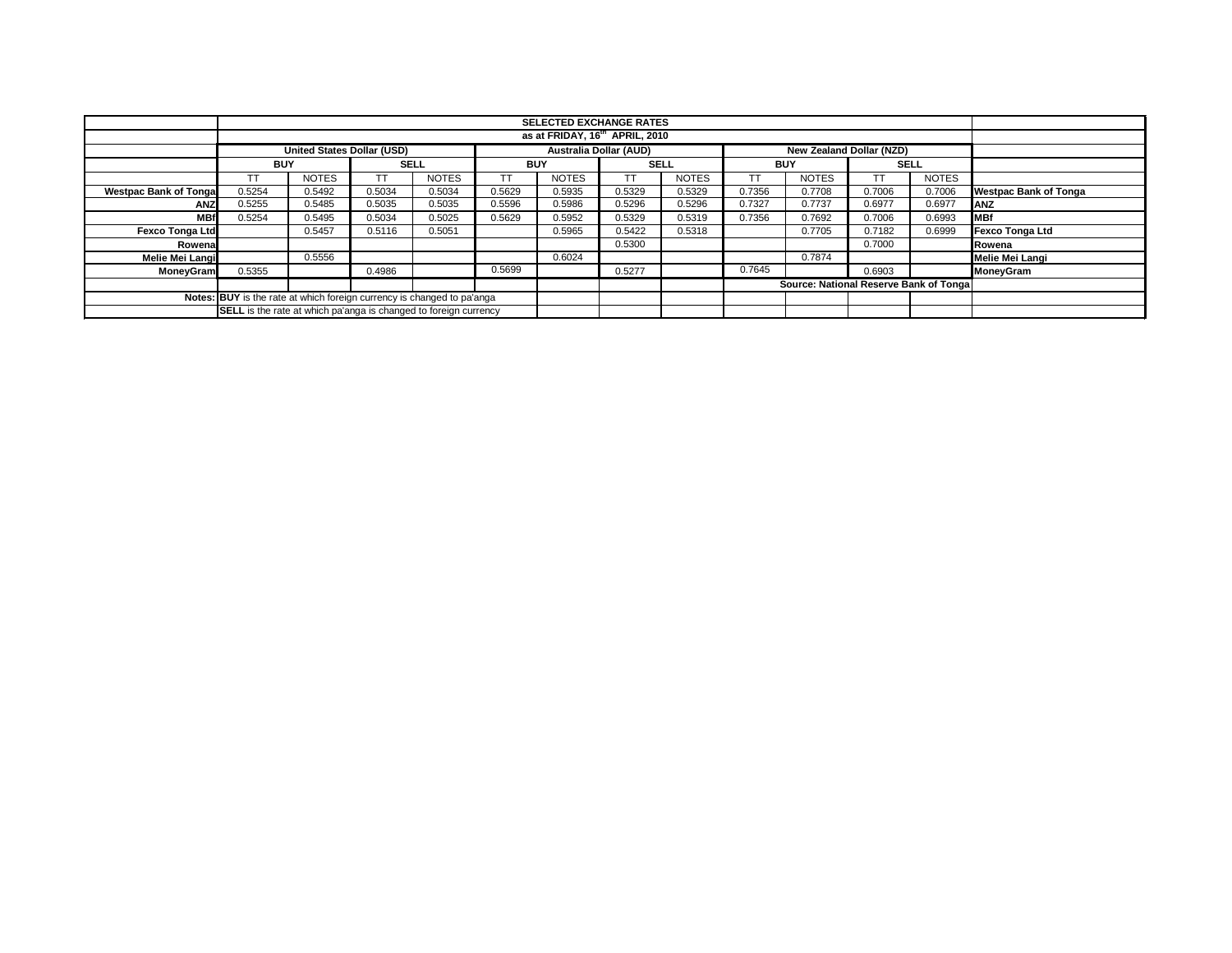|                                                                        | <b>SELECTED EXCHANGE RATES</b>    |              |             |              |            |                               |             |              |                                        |                                 |             |              |                              |  |  |  |
|------------------------------------------------------------------------|-----------------------------------|--------------|-------------|--------------|------------|-------------------------------|-------------|--------------|----------------------------------------|---------------------------------|-------------|--------------|------------------------------|--|--|--|
|                                                                        |                                   |              |             |              |            |                               |             |              |                                        |                                 |             |              |                              |  |  |  |
|                                                                        | as at FRIDAY, 23rd APRIL, 2010    |              |             |              |            |                               |             |              |                                        |                                 |             |              |                              |  |  |  |
|                                                                        | <b>United States Dollar (USD)</b> |              |             |              |            | <b>Australia Dollar (AUD)</b> |             |              |                                        | <b>New Zealand Dollar (NZD)</b> |             |              |                              |  |  |  |
|                                                                        | <b>BUY</b>                        |              | <b>SELL</b> |              | <b>BUY</b> |                               | <b>SELL</b> |              | <b>BUY</b>                             |                                 | <b>SELL</b> |              |                              |  |  |  |
|                                                                        |                                   | <b>NOTES</b> | T           | <b>NOTES</b> |            | <b>NOTES</b>                  | TΤ          | <b>NOTES</b> |                                        | <b>NOTES</b>                    |             | <b>NOTES</b> |                              |  |  |  |
| <b>Westpac Bank of Tonga</b>                                           | 0.5228                            | 0.5464       | 0.5008      | 0.5008       | 0.5636     | 0.5943                        | 0.5336      | 0.5336       | 0.7320                                 | 0.7669                          | 0.6970      | 0.6970       | <b>Westpac Bank of Tonga</b> |  |  |  |
| ANZ                                                                    | 0.5229                            | 0.5459       | 0.5009      | 0.5009       | 0.5596     | 0.5986                        | 0.5296      | 0.5296       | 0.7285                                 | 0.7695                          | 0.6935      | 0.6935       | <b>ANZ</b>                   |  |  |  |
| <b>MBf</b>                                                             | 0.5228                            | 0.5464       | 0.5008      | 0.5000       | 0.5636     | 0.5952                        | 0.5336      | 0.5348       | 0.7320                                 | 0.7692                          | 0.6970      | 0.6993       | <b>MBf</b>                   |  |  |  |
| <b>Fexco Tonga Ltd</b>                                                 |                                   | 0.5431       | 0.5090      | 0.5027       |            | 0.5965                        | 0.5440      | 0.5318       |                                        | 0.7662                          | 0.7163      | 0.6960       | Fexco Tonga Ltd              |  |  |  |
| Rowena                                                                 |                                   |              |             |              |            |                               | 0.5300      |              |                                        |                                 | 0.6900      |              | Rowena                       |  |  |  |
| Melie Mei Langi                                                        |                                   | 0.5525       |             |              |            | 0.6024                        |             |              |                                        | 0.7813                          |             |              | Melie Mei Langi              |  |  |  |
| Mana                                                                   | 0.5448                            | 0.5448       | 0.5228      | 0.5228       | 0.5936     | 0.5936                        | 0.5636      | 0.5636       | 0.7670                                 | 0.7670                          | 0.7320      | 0.7320       | <b>Mana</b>                  |  |  |  |
|                                                                        |                                   |              |             |              |            |                               |             |              | Source: National Reserve Bank of Tonga |                                 |             |              |                              |  |  |  |
| Notes: BUY is the rate at which foreign currency is changed to pa'ang. |                                   |              |             |              |            |                               |             |              |                                        |                                 |             |              |                              |  |  |  |
| SELL is the rate at which pa'anga is changed to foreign currency       |                                   |              |             |              |            |                               |             |              |                                        |                                 |             |              |                              |  |  |  |